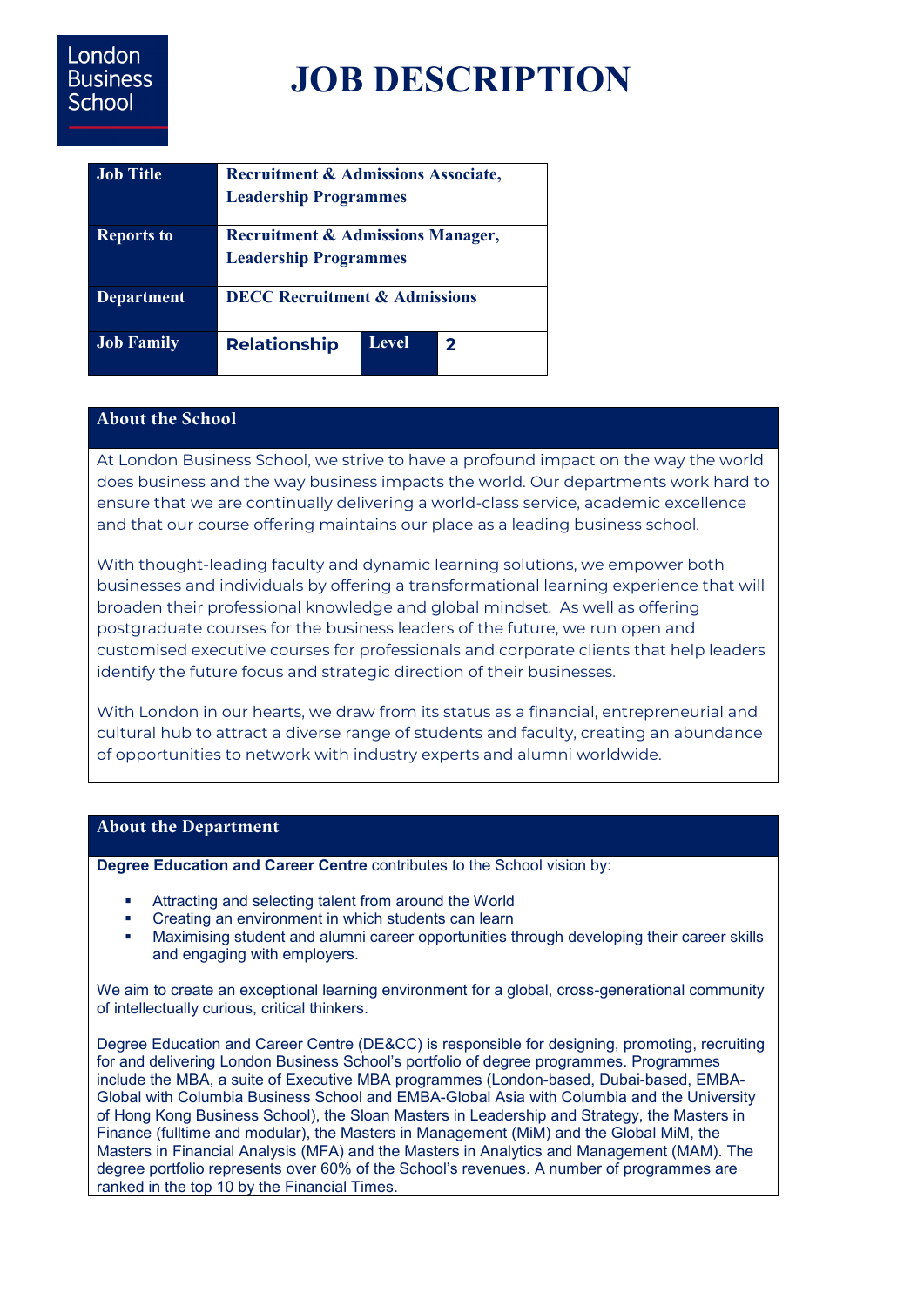#### **Job Purpose**

The role purpose is to help to ensure that targets for quality, satisfaction and finances are met for the London-based Leadership Programmes intakes (EMBA London, EMBA-Global Americas & Europe, LBS Sloan MSc) through excellent administrative, scheduling, customer service and presentation skills.

The postholder will have responsibility for ensuring that the Recruitment & Admissions CRM system is up-to-date and accurate, and that all administrative requirements for the smooth operation of the Recruitment & Admissions function are completed to a high standard. These administrative functions include (but are not limited to):

- CRM data entry
- Generating CRM reports
- Scheduling candidate consultations
- Undertaking some candidate consultations
- Inbox management and answering candidate enquiries by email and phone
- Support for scheduling candidate interviews
- Administrative support for Admissions Committee

They will deputise for the Leadership Programmes Recruitment & Admissions Officers when required.

Due to the nature of our programmes, the role requires regular out of hours working which is managed across the team on a rota basis.

#### **Key Areas of accountability and Key Performance Indicators (KPIs)**

**Key areas of accountability:**

#### **Customer Service**

• Act as the first point of contact within the team for prospective or current student/client/stakeholder enquiries and ensure that they are dealt with promptly to meet and exceed their needs and expectations.

#### **Administration**

• Complete tasks in accordance with defined policies and procedures to ensure that a consistent, world-class service is provided to all clients and stakeholders.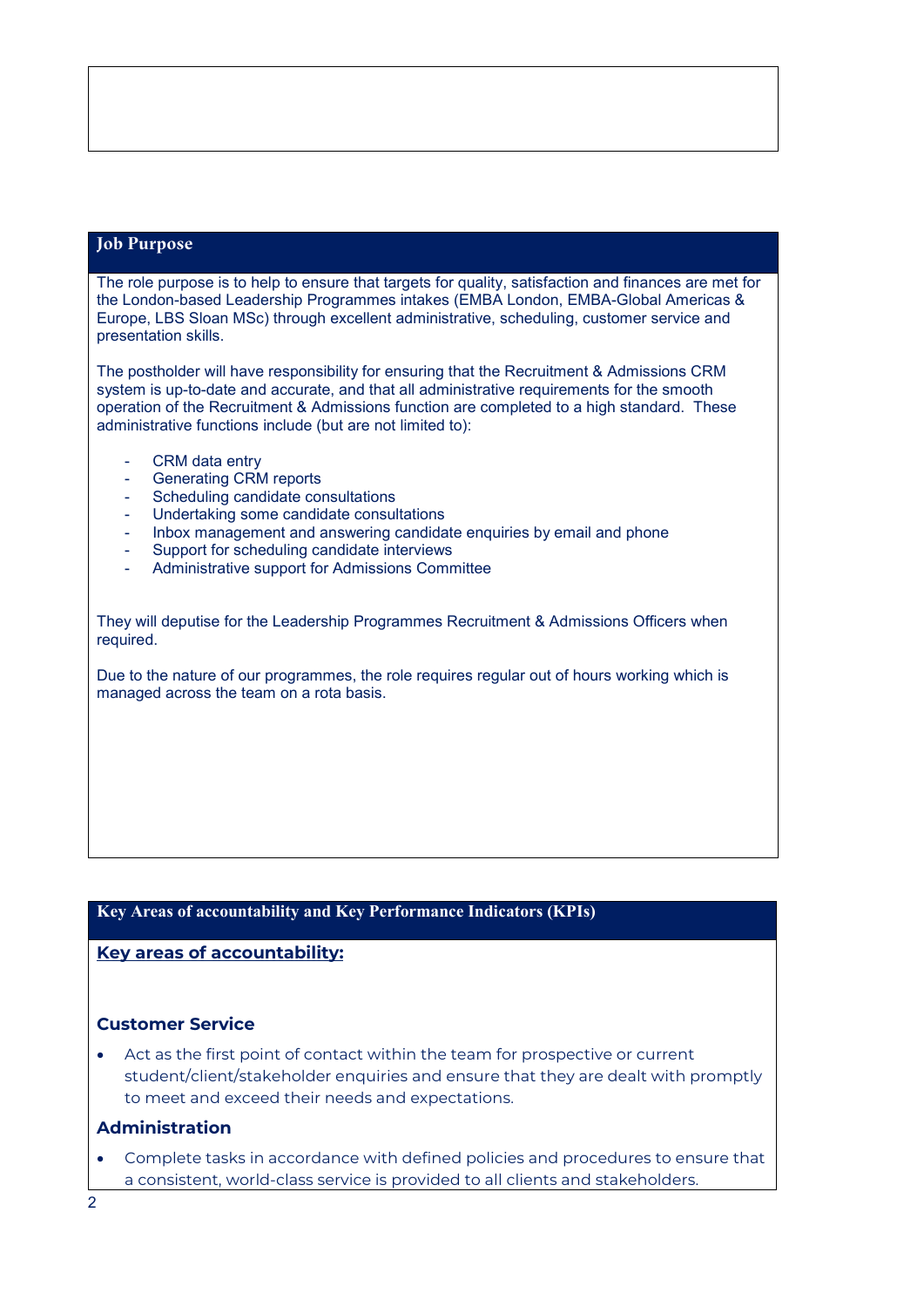- Monitor levels and order standard materials/resources ensuring that appropriate stock levels are maintained within budget.
- Co-ordinate team calendars and meetings to support efficient and effective team working.

## **Analysis and Reporting**

- Organise, upload into and monitor databases to ensure accurate recording against metrics to be used in the measurement of the team or department performance.
- Draw on information from databases to produce standard reports to support decision making within the department.

#### **Recruitment**

- Co-ordinate the recruitment of prospective students/clients/stakeholders, ensuring that paperwork is completed and procedures are followed, to support the delivery of a smooth and effective service.
- Develop knowledge of London Business School offering and make initial match to prospective stakeholder needs.

#### **Collaboration and Support**

- Work collaboratively with colleagues to help deliver team objectives and meet or exceed targets and metrics.
- Act as a point of referral for less experienced colleagues to help to resolve issues within the department.

#### **Project Management**

• Provide support (e.g. research, external benchmarking) to straightforward projects in own area in order to support project planning and implementation; sometimes taking the lead on defined project activities.

#### **Financial Management**

• Accurately process invoices and input financial data into systems to support the tracking of team/department budgets.

#### **Process Improvement**

- Keep up-to-date with relevant London Business School offerings and make suggestions for improvements based on client and stakeholder feedback.
- Proactively review relevant processes and systems within own area of work and make suggestions to improve efficiency and effectiveness.

# **Change Management**

• Champion change by role modelling the behaviour expected from all colleagues, act in a resilient manner when responding to change, and proactively look for opportunities to support change to help embed it in the team and/or department.

#### **KPIs:**

- High-quality service provided to prospective or current student/client/ stakeholder.
- Timely response to and resolution of enquiries, requests and issues.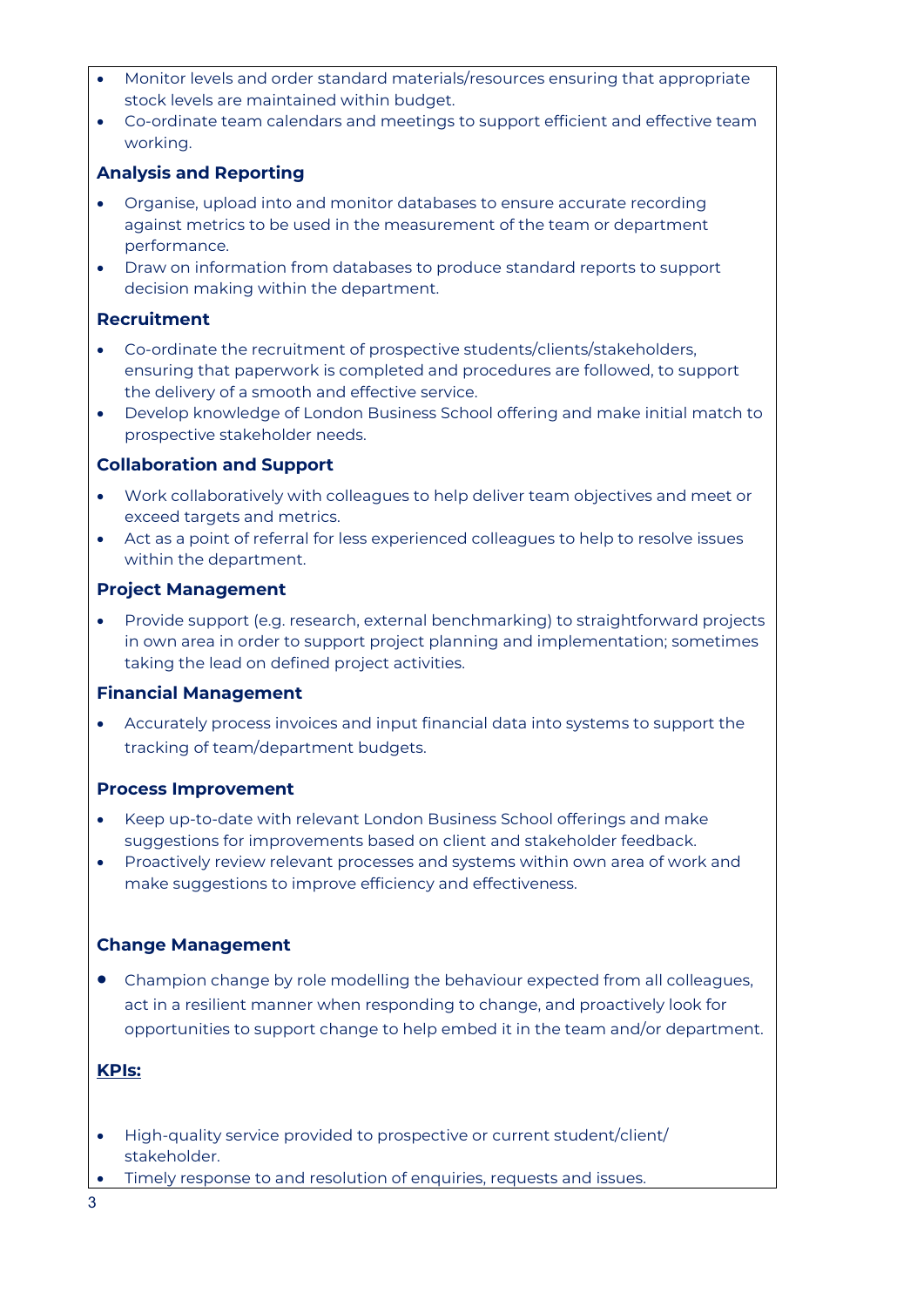- Meeting or exceeding targets and metrics.
- Contribution to the achievement of team targets.
- Up-to-date diary management.
- Accuracy and integrity of data in business systems.
- Development of relationships within and outside the team, and positive feedback from colleagues.
- Positive feedback from project managers.
- Compliance with processes, procedures and standards.
- Contributions to process reviews and operational improvements.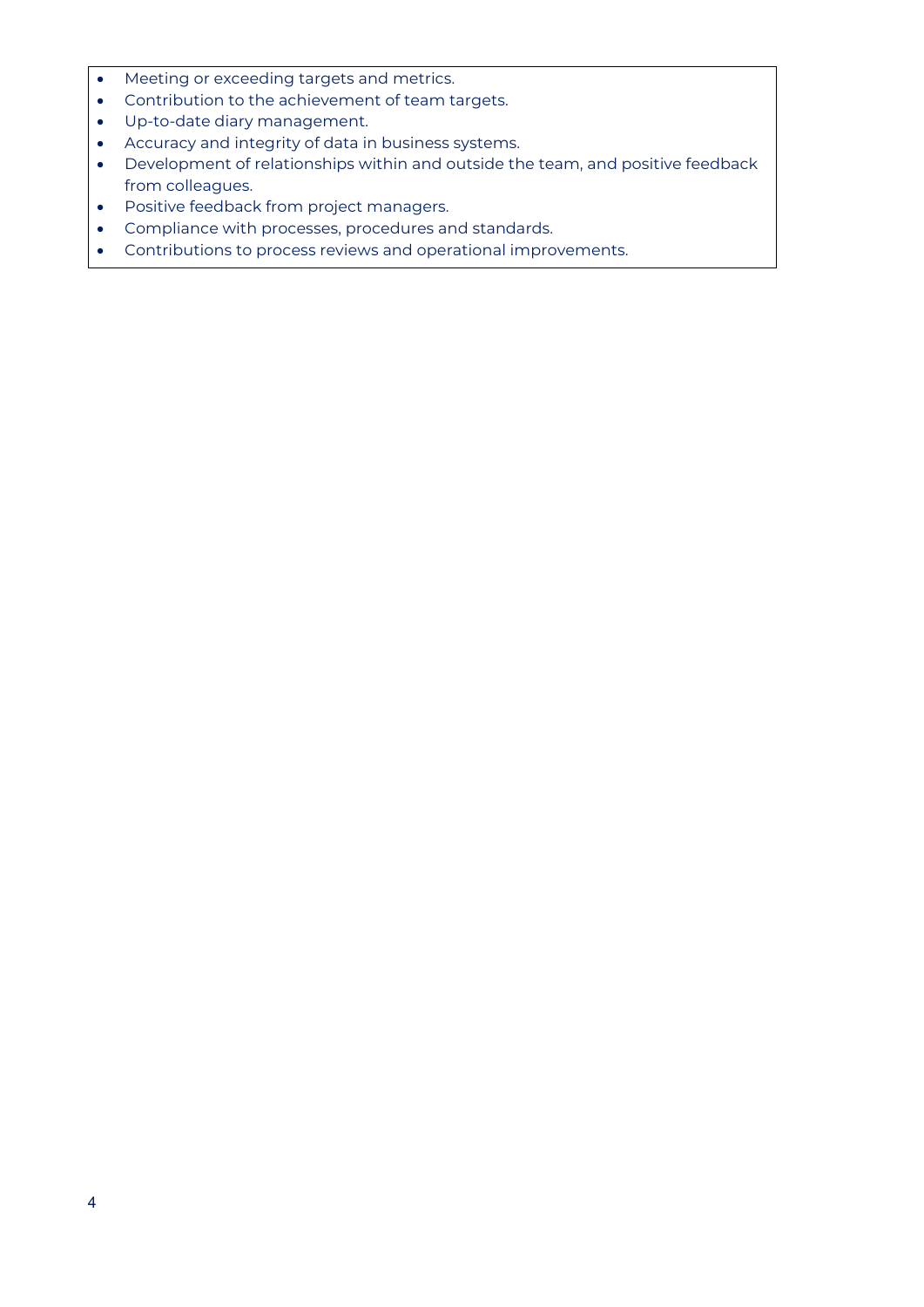# **Knowledge/Qualifications/Skills/Experience required**

- Further education or equivalent.
- May hold vocational qualification.
- Excellent customer service skills.
- Experience of working in a customer facing environment.
- Proven track record of delivering against Key Performance Indicators or metrics.
- Good communication skills and the ability to address a variety of stakeholders.
- Sound working knowledge of standard IT packages, systems and/or databases.
- Experience of software related to own area of specialism.
- Proactive approach to relationship development with colleagues and stakeholders.
- Good attention to detail.
- Good time management skills with the ability to organise and prioritise.
- Good team working skills and the ability to work collaboratively.
- Ability to interpret and apply guidelines to a specific activity.
- Experience in standard financial management processes.

**Resources including team management**